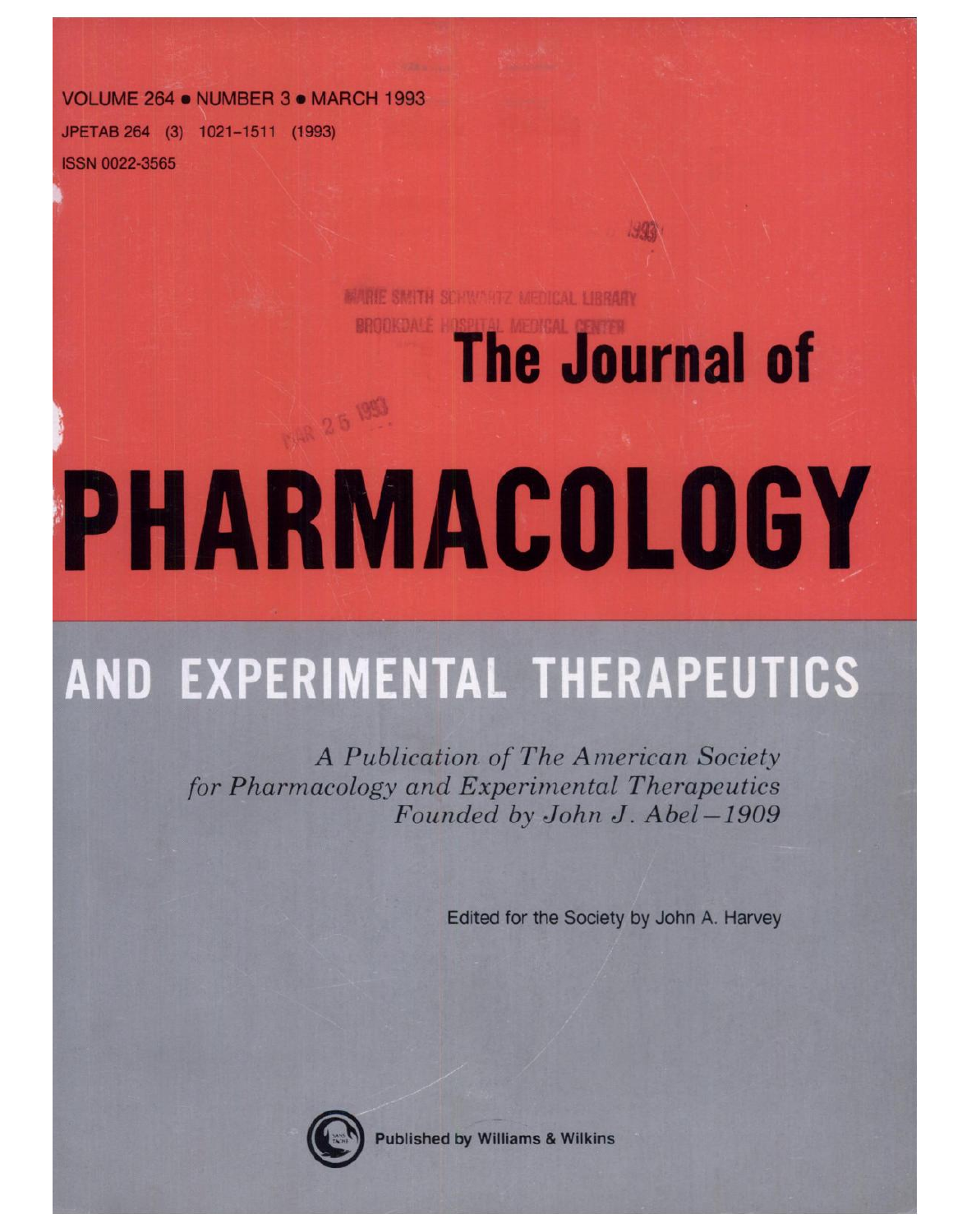# **R BI RESEARCH BIOCHEMICALS INTERNATIONAL**

#### **HUMAN D<sub>3</sub> DOPAMINE RECEPTOR**



Frozen suspension of the membrane fraction of CCL-1 .3 mouse fibroblasts transfected to express the human  $D_3$ dopamine receptor. Cat. No. D-152

**(±)-7-Hydroxy DPAT HBr** Selective  $D_3$  dopamine agonist. Cat. No. H-145 Levesque et al. Proc. Natl. Acad. Sci. USA 89(17), 8155 (1992).

**Clozapine**

Atypical neuroleptic that binds with high affinity to the D4 dopamine receptor. Cat. No. C-171 Van Tol at al. Nature 350(6519), 610 (1991).

#### OTHER NEW RBI PRODUCTS

**R(+)-8-Hydroxy-DPAT HBr** Full 5-HT $_{1A}$  serotonin agonist. Cat. No. H-140

Rp-cAMPS **triethylamine** salt Specific inhibitor of cAMP-dependent protein kinase types I and II. Cat. No. A-165

**R(+).Bay K** 8644 Ca<sup>2+</sup> channel blocker. Cat. No. B-132

**S(-)-8-Hydroxy-DPAT HBr** Partial 5-HT $_{1A}$  serotonin agonist. Cat. No. H-141

> **Sp-cAMPS trlethylamlne salt** Activator of cAMP-dependent protein kinase types I and II. Cat. No. A-166

**S(-)-Bay K 8644** Ca<sup>2+</sup> channel activator. Cat. No. B-133

Please call or write for our 1992/93 Catalog/Handbook listing over 800 pharmacologically active compounds.

#### **RESEARCH BIOCHEMICALS INTERNATIONAL**

One Strathmore Road, Natick, MA 01760-2418 USA 800-736-3690  $\cdot$  508-651-8151  $\cdot$  Fax 508-655-1359